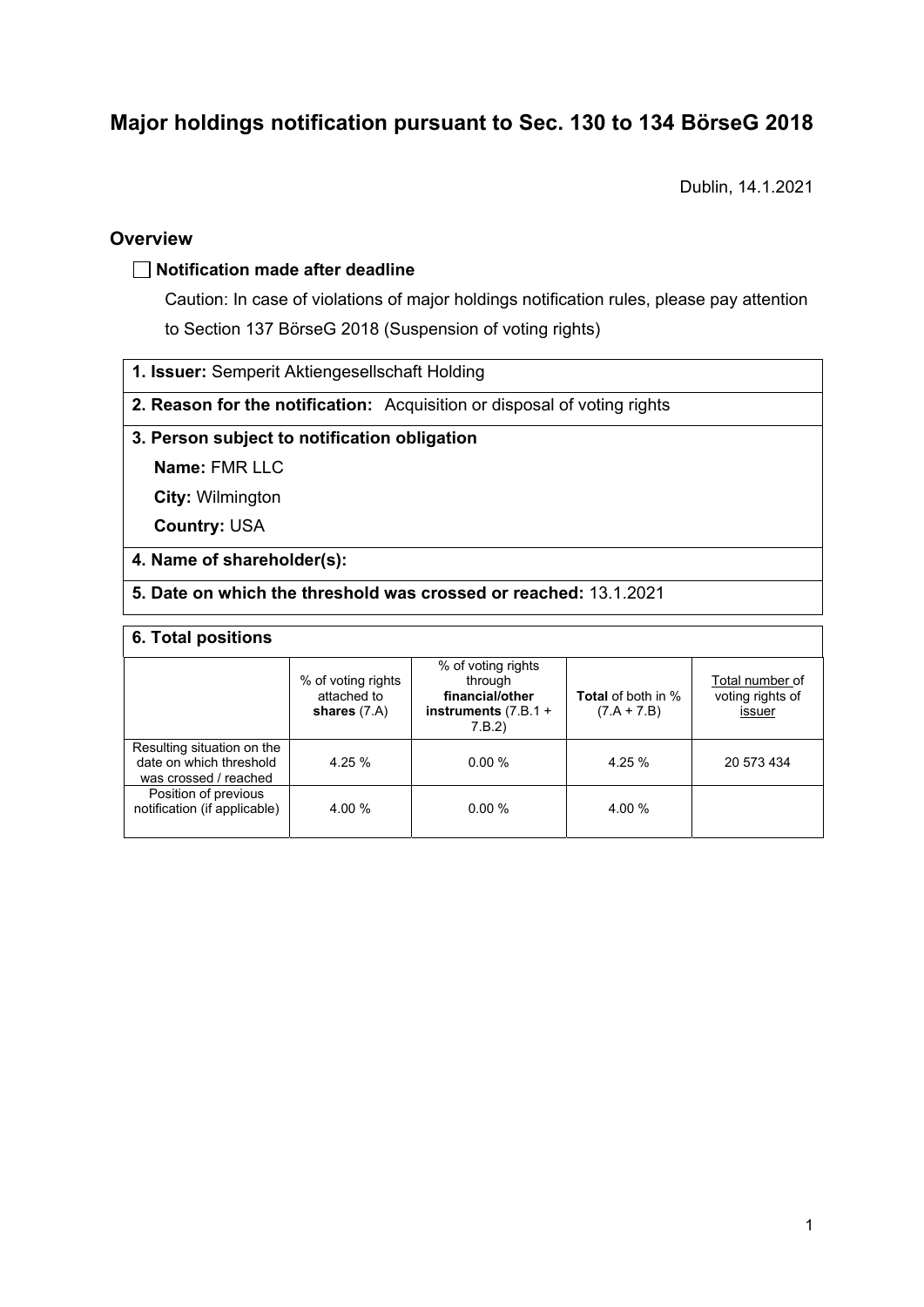# **Details**

# **7. Notified details of the resulting situation:**

| A: Voting rights attached to shares |                                           |                                      |                                    |                                      |  |
|-------------------------------------|-------------------------------------------|--------------------------------------|------------------------------------|--------------------------------------|--|
|                                     |                                           | Number of voting rights              | % of voting rights                 |                                      |  |
| <b>ISIN Code</b>                    | <b>Direct</b><br>(Sec 130 BörseG<br>2018) | Indirect<br>(Sec 133 BörseG<br>2018) | Direct<br>(Sec 130 BörseG<br>2018) | Indirect<br>(Sec 133 BörseG<br>2018) |  |
| AT0000785555                        |                                           | 873922                               |                                    | 4.25 %                               |  |
| <b>SUBTOTAL A</b>                   | 873922                                    |                                      | 4.25 %                             |                                      |  |

| B 1: Financial / Other Instruments pursuant to Sec. 131 para. 1 No. 1 BörseG 2018 |                        |                        |                                                                                      |                    |  |
|-----------------------------------------------------------------------------------|------------------------|------------------------|--------------------------------------------------------------------------------------|--------------------|--|
| Type of instrument                                                                | <b>Expiration Date</b> | <b>Exercise Period</b> | Number of voting<br>rights that may be<br>acquired if the<br>instrument is exercised | % of voting rights |  |
|                                                                                   |                        |                        |                                                                                      |                    |  |
|                                                                                   |                        | <b>SUBTOTAL B.1</b>    |                                                                                      |                    |  |

| B 2: Financial / Other Instruments pursuant to Sec. 131 para. 1 No. 2 BörseG 2018 |                    |                    |                               |                            |                       |
|-----------------------------------------------------------------------------------|--------------------|--------------------|-------------------------------|----------------------------|-----------------------|
| Type of instrument                                                                | Expiration<br>Date | Exercise<br>Period | Physical /<br>Cash Settlement | Number of<br>voting rights | % of voting<br>rights |
|                                                                                   |                    |                    |                               |                            |                       |
|                                                                                   |                    |                    | <b>SUBTOTAL B.2</b>           |                            |                       |